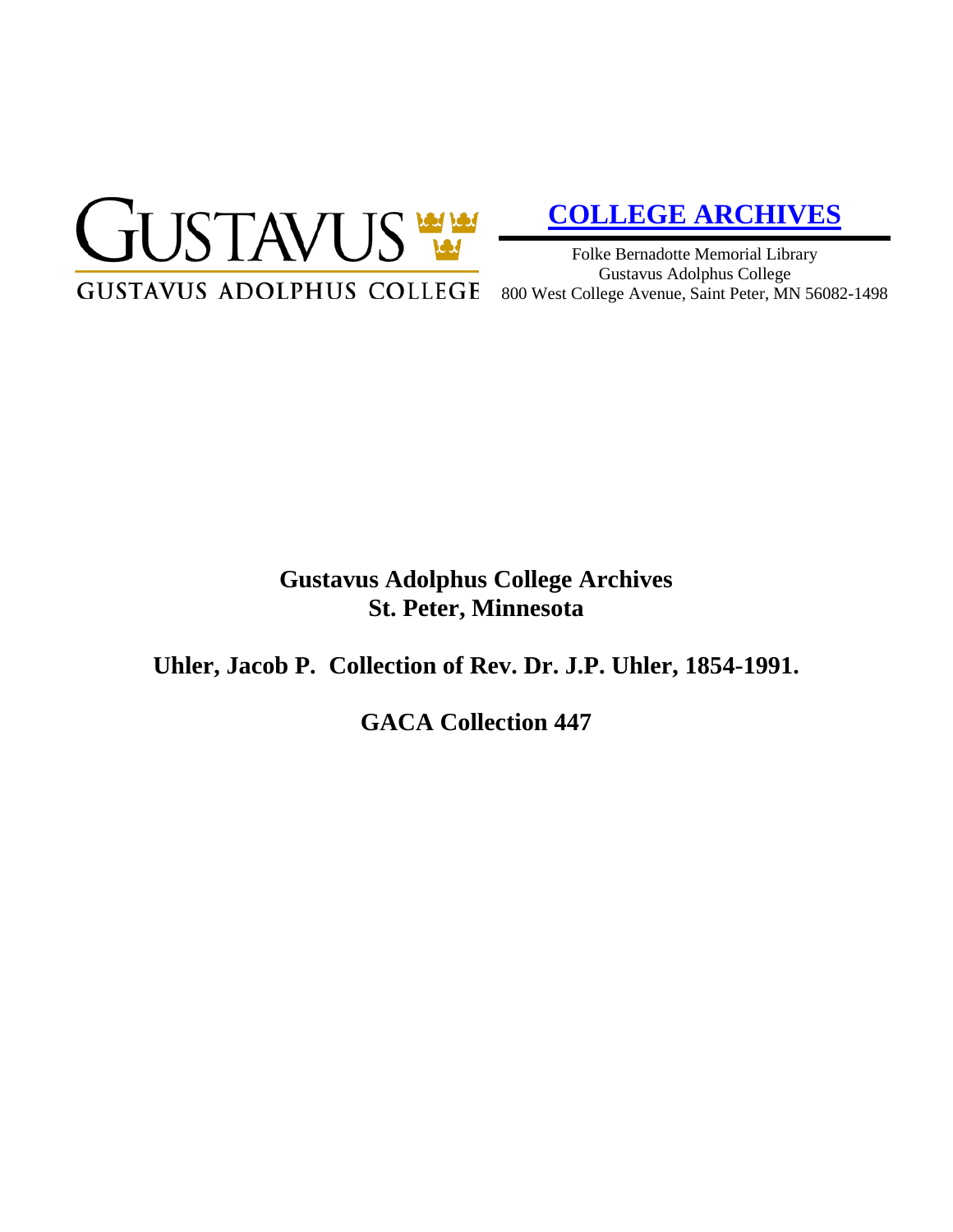#### **Uhler, Jacob P. Collection of Rev. Dr. J.P. Uhler, 1854-1991. GACA Collection 447. 1 Records Center Carton, 1 Hollinger box, 2 half Hollinger boxes, and 1 oversize folder.**

#### **ABSTRACT:**

The J.P. Uhler collection contains materials from the life of Jacob P. Uhler. Most materials relate to his professional careers as both a professor and a pastor. These include addresses and lectures, correspondence, notebooks, and sermons. There are also materials related to his time as a student at Lafayette College and Lutheran Theological Seminary. Uhler was a professor of physical sciences, astronomy, and meteorology at Gustavus Adolphus College from 1882-1937. In addition, he served as acting president from 1911-13. During his time in St. Peter he was a founding member of Trinity Lutheran Church.

#### **BIOGRAPHICAL NOTE:**

Jacob Peter Uhler was born in Easton, Pennsylvania on 26 August 1854 to Frederic and Elizabeth (More) Uhler. He attended the state normal school at Kutzdown, Pennsylvania. He received both a B.A. and M.A. from Lafayette College in Easton, Pennsylvania, and then attended a three-year course at Lutheran Theological Seminary in Philadelphia, Pennsylvania, graduating in 1881. Following graduation, he was ordained as a pastor of the Pennsylvania Ministerium at Pottstown, Pennsylvania.

After teaching at the normal school at Kutztown, he moved to St. Peter, Minnesota to answer a call for a professor of mathematics and natural sciences at Gustavus Adolphus College. During his fifty-five year career, Uhler became known as the "Grand Old Man of Gustavus." He served as vice-president from 1895-1932, and as acting president from 1911-13. After his death in 1941, the newly constructed men's dorm was named Uhler Hall in his honor, and idea initiated and promoted by students.

In 1892, Uhler became a co-founder of First English Lutheran Church (later Trinity Lutheran Church) in St. Peter, the first English Lutheran congregation of the Minnesota Conference of the Augustana Synod. He was an active member for 45 years.

On 28 June 1882, Jacob Uhler married Elizabeth Walter. They had five children, Frederick, Paul, Luther, Laura, and Francis, three who lived to adulthood. Elizabeth died on 6 July 1937, and Jacob died on 9 February 1941.

#### **SCOPE AND CONTENT:**

This collection is divided into three series: Personal, Professional, and Miscellaneous.

**Personal** holds addresses, awards, diaries, certificates, and schoolwork.

**School Notes** contains diplomas, notes, and notebooks from his time at Lafayette College in Easton, Pennsylvania, and Lutheran Theological Seminary in Philadelphia, Pennsylvania.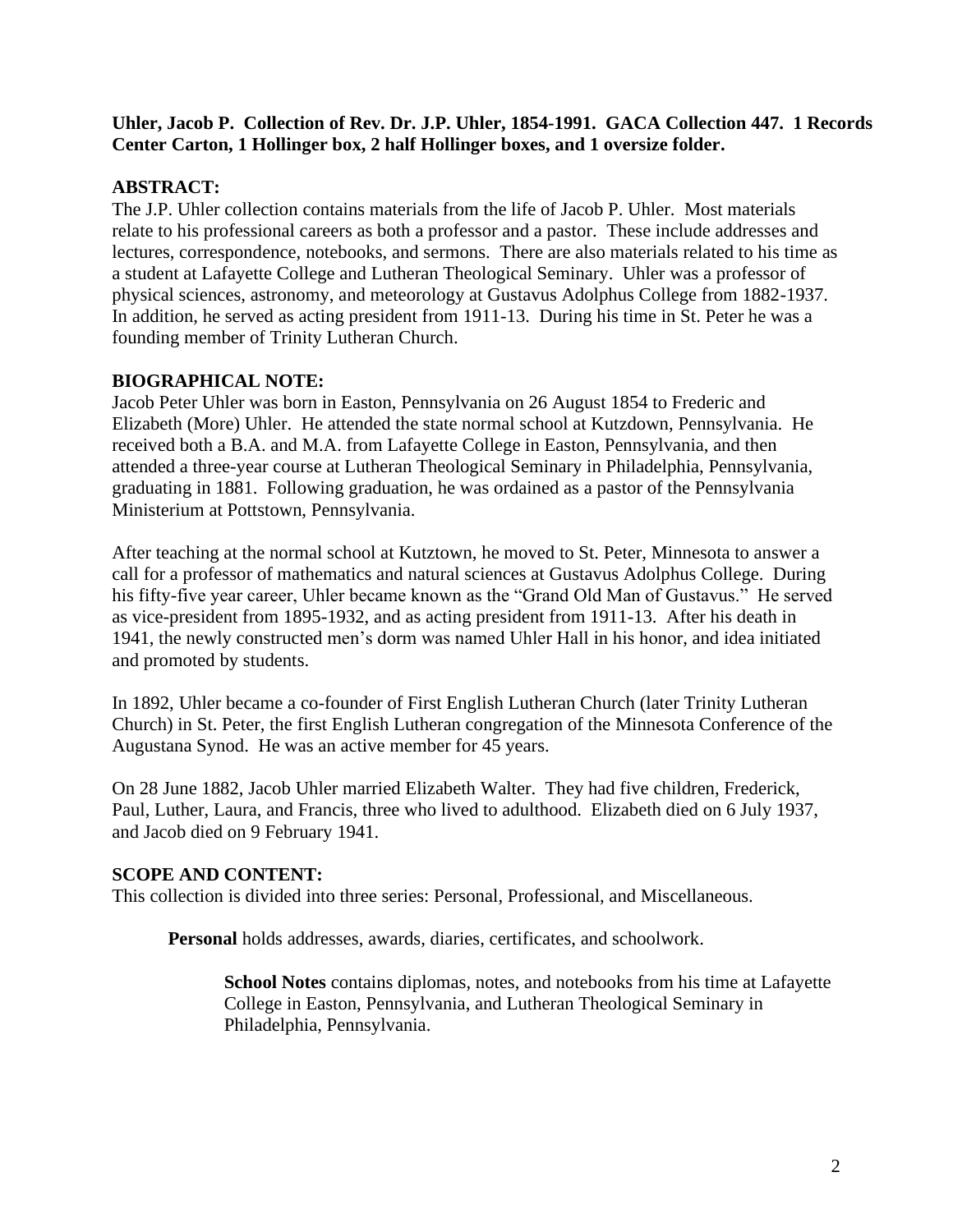**Professional** includes materials from his careers in academia and religion.

**Academia** consists of addresses, correspondence, and teaching/research notes from his time teaching at Gustavus Adolphus College. Also included are materials related to local, state, and national teacher's organizations. An inventory of the correspondence can be found at the end of this finding aid.

**Religion** is comprised of addresses, sermons, and notes.

**Miscellaneous** contains items related to Gustavus and Trinity Lutheran Church that mostly occurred after Uhler's death.

#### **RESTRICTIONS:**

There are no restrictions on the use of this collection for research purposes. The researcher assumes full responsibility for observing all copyright, property, and libel laws as they apply.

Researchers must use collection in accordance with the policies of the College Archives, the Folke Bernadotte Memorial Library, and Gustavus Adolphus College.

#### **COLLECTION CITATION:**

Uhler, Jacob P. Collection of Rev. Dr. J.P. Uhler, 1854-1991. GACA Collection 447. Gustavus Adolphus College Archives, St. Peter, Minnesota.

#### **PROCESSED BY:**

Adrianna Darden processed this collection and developed the finding aid during February 2021.

#### **RELATED COLLECTIONS IN THE ARCHIVES:**

For materials related to other Gustavus presidents, see collections for Office of the President.

#### **SUBJECT HEADINGS:**

Uhler, J.P. (Jacob Peter), 1854-1941. Gustavus Adolphus College--Faculty. Gustavus Adolphus College--Presidents. Universities and Colleges--Minnesota--Faculty.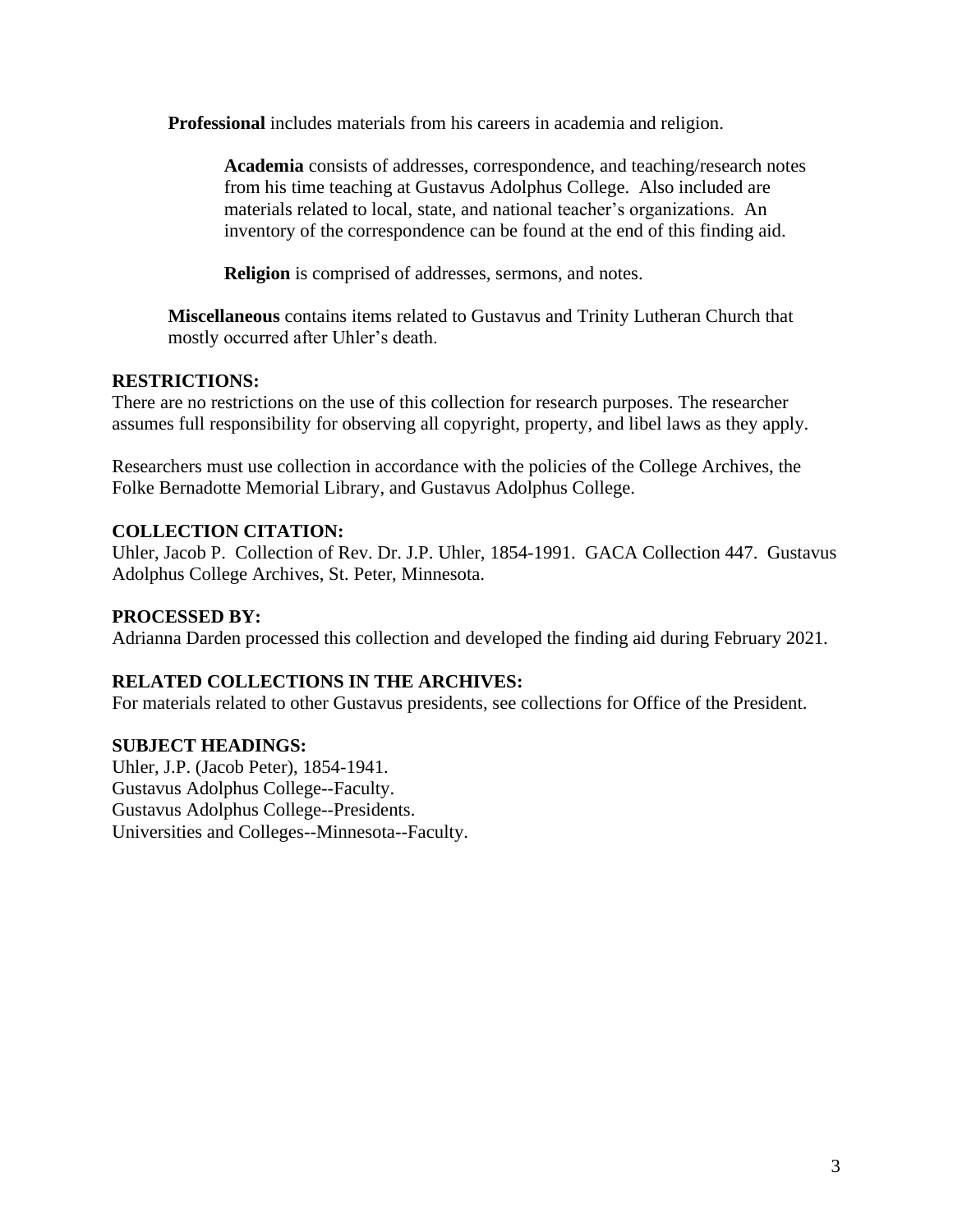| <b>GACA Collection 447</b>                                                              | <b>Box</b>     | <b>Folder</b>            |
|-----------------------------------------------------------------------------------------|----------------|--------------------------|
| Personal, 1854-1941, 1985, and undated                                                  |                |                          |
| Address to Keystone League, 1 June 1905 and 12 February 1901                            | $\mathbf{1}$   | 1                        |
| Biographical and Genealogical, 1985 and undated                                         | $\mathbf{1}$   | $\overline{2}$           |
| Birthday Wishes, 1915 and 1932                                                          | $\mathbf{1}$   | 3                        |
| Certificate of Birth and Baptism, 27 October 1854                                       | Map Case       | $\overline{\phantom{a}}$ |
| Diaries, 1880, 1881, and 1882                                                           | 1              | $\overline{4}$           |
| Financial Pledges and Tax Return, 1904 and 1920-21                                      | 1              | 5                        |
| Greater Gustavus Award, 11 June 1927                                                    | Map Case       | $\overline{a}$           |
| J.P. Uhler, Death Announcement, 11 February 1941                                        | 1              | 6                        |
| Life-Diploma, Gustavus Adolphus Missionary Society, 30 May 1916                         | Map Case       | $\overline{\phantom{a}}$ |
| Membership Certificate, Pennsylvania German Society, 1 December<br>1931                 | Map Case       | $-$                      |
| Newspaper Clippings, 1891-1941                                                          | 1              | 7                        |
| Obituary of Sarah Elizabeth Uhler, July 1937                                            | $\mathbf{1}$   | 8                        |
| Outline Genealogy of the Uhlers on the Delaware and Lehigh Rivers,                      | Map Case       | $-$                      |
| compiled by J.P. Uhler and son F.W. Uhler, 1921-22                                      |                |                          |
| Pennsylvania-German Society, 1925-29                                                    | 1              | 9                        |
| Songs Referencing the Uhlers, undated                                                   | $\overline{4}$ | $\mathbf{1}$             |
| School Notes, 1874-1879 and undated                                                     |                |                          |
| Diploma, Lafayette College, Bachelor of Liberal Arts, 7 June 1877                       | Map Case       | $-$                      |
| Diploma, Lafayette College, Master of Liberal Arts, 20 June 1880                        | Map Case       | $\qquad \qquad -$        |
| Diploma, Lutheran Theological Seminary, 7 June 1881                                     | Map Case       | $\overline{\phantom{m}}$ |
| Exegesis of Romans, undated                                                             | 1              | 10                       |
| Hebrew Vocabulary, 1879 and undated                                                     | $\mathbf{1}$   | 11                       |
| Hermeneutics, Prof. Spaeth, September 1878                                              | $\mathbf{1}$   | 12                       |
| Isagogics of New Testament, Rev. Spaeth, September 1878                                 | $\mathbf{1}$   | 13                       |
| Lectures on Apologetics, Dr. Schaeffer, September 1878                                  | $\mathbf{1}$   | 14                       |
| Lectures on the Philosophy of History, J.W. Nevin, undated                              | $\mathbf{1}$   | 15                       |
| Map of the Mediterranean, March 1875                                                    | Map Case       | $\overline{\phantom{a}}$ |
| Math Notes, undated                                                                     | $\mathbf{1}$   | 16                       |
| Notes on Missionary Address, Rev. Dr. Spaeth, undated                                   | $\mathbf{I}$   | 17                       |
| Notes on Religion, undated                                                              | $\mathbf{1}$   | 18                       |
| Science Notes, undated                                                                  | $\mathbf{1}$   | 19                       |
| Short Notes of Sermons, 1878-80                                                         | $\mathbf{1}$   | 20                       |
| Lafayette College, Problems in Algebra, April 1874                                      | $\mathbf{1}$   | 21                       |
| Lafayette College, Problems in Astronomy, Prof. Coffin, October<br>1876                 | $\mathbf{1}$   | 22                       |
| Lutheran Theological Seminary, Church History, Prof. Schaeffer,<br>September 1878       | $\mathbf{1}$   | 23                       |
| Lutheran Theological Seminary, Dogmatik, Dr. Schaeffer, September<br>1878               | $\mathbf{1}$   | 24                       |
| Lutheran Theological Seminary, Lectures on Catechetics, Prof.<br>Spaeth, September 1878 | $\mathbf{1}$   | 25                       |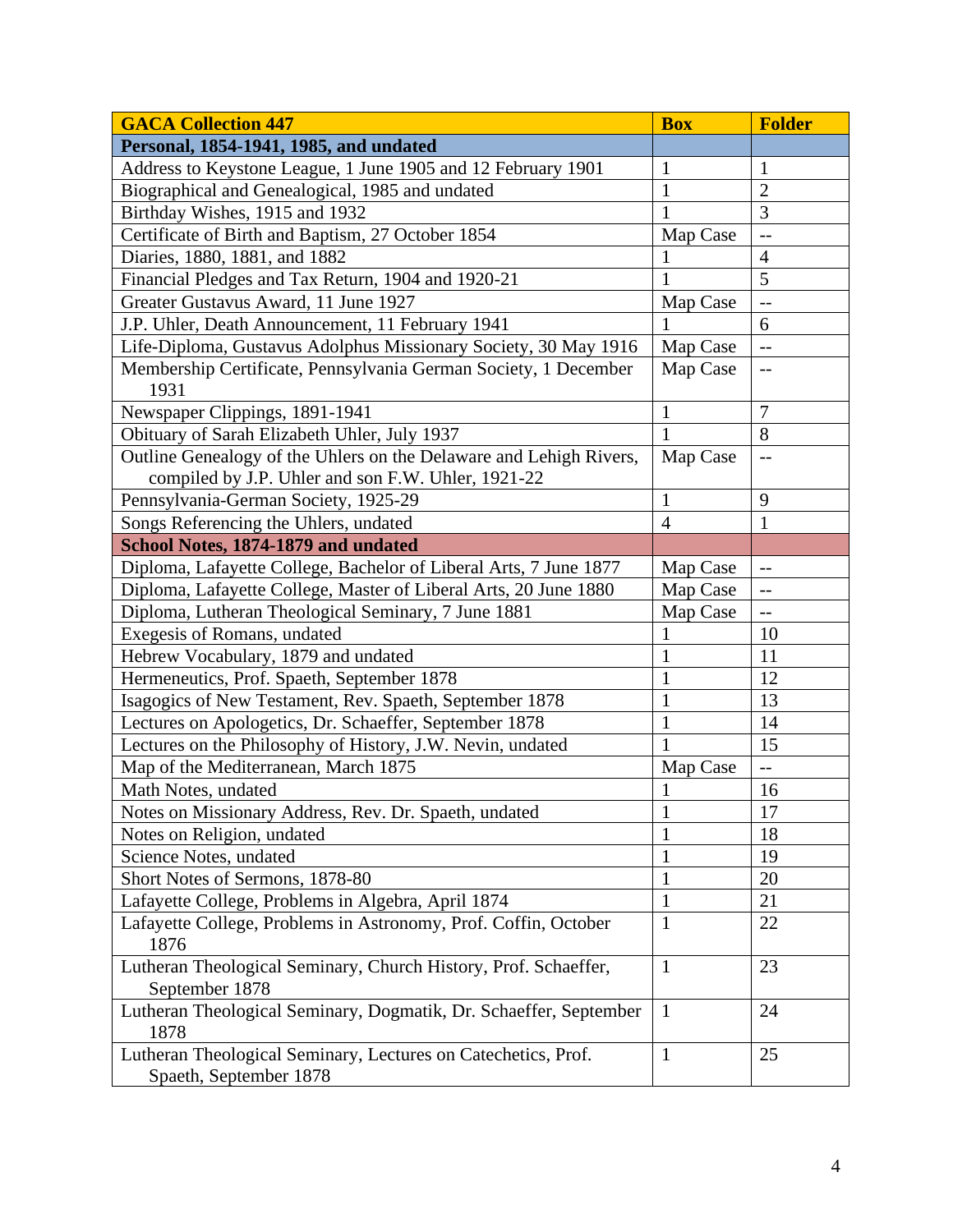| Lutheran Theological Seminary, Lectures on Dogmatics, Prof.                                            | $\mathbf{1}$   | 26             |
|--------------------------------------------------------------------------------------------------------|----------------|----------------|
| Krauth, September 1878                                                                                 |                |                |
| Lutheran Theological Seminary, Lectures on Isagogics of Old<br>Testament, Prof. Spaeth, September 1879 | $\mathbf{1}$   | 27             |
| Lutheran Theological Seminary, Lectures on Symbolics, Prof. Mann,                                      | $\mathbf{1}$   | 28             |
| undated                                                                                                |                |                |
| Lutheran Theological Seminary, Symbolics-continued, Dr. Mann,                                          | $\mathbf{1}$   | 29             |
| undated                                                                                                |                |                |
| Professional, 1880-1939                                                                                |                |                |
| Academia, 1880-1939 and undated                                                                        |                |                |
| Address, Commencement, 6 June 1927                                                                     | $\mathbf{1}$   | 30             |
| Address, "A Decade at Gustavus Adolphus," undated                                                      | $\mathbf{1}$   | 31             |
| Address, "Fifty Years at Gustavus Adolphus College," 1932                                              | $\mathbf{1}$   | 32             |
| Address, Philomathian Society, 1892                                                                    | $\mathbf{1}$   | 33             |
| Address, Opening of Term, 9 January 1888                                                               | $\mathbf{1}$   | 34             |
| Correspondence, A-C, 1880-1939                                                                         | $\mathbf{1}$   | 35             |
| Correspondence, D-I, 1880-1939                                                                         | 1              | 36             |
| Correspondence, J-L, 1880-1939                                                                         | $\mathbf{1}$   | 37             |
| Correspondence, M-O, 1880-1939                                                                         | $\mathbf{1}$   | 38             |
| Correspondence, P-Sm, 1880-1939                                                                        | $\mathbf{1}$   | 39             |
| Correspondence, Sn-V, 1880-1939                                                                        | 1              | 40             |
| Correspondence, W-Z, 1880-1939                                                                         | $\mathbf{1}$   | 41             |
| Correspondence with Board of Trustees, 1893 and undated                                                | $\overline{4}$ | $\overline{2}$ |
| Lecture, "The Sun and its Work," undated                                                               | $\mathbf{1}$   | 42             |
| Minnesota Educational Association, 1899                                                                | $\mathbf{1}$   | 43             |
| Minnesota Educational Association, "Training the Civic Conscience,"                                    | $\overline{4}$ | 3              |
| undated                                                                                                |                |                |
| National Educational Association, 1890 and 1902                                                        | $\mathbf{1}$   | 44             |
| "Outline History of Physics," undated                                                                  | $\mathbf{1}$   | 45             |
| Reunion in Duluth, 1925                                                                                | $\mathbf{1}$   | 46             |
| Short History and Information Regarding Gustavus Adolphus                                              | $\mathbf{1}$   | 47             |
| College, undated                                                                                       |                |                |
| State Summer Training School, "A Manual in Arithmetic," 1902                                           | $\mathbf{1}$   | 48             |
| State Summer Training School, Bulletins and Schedules, 1891-1917                                       | $\mathbf{1}$   | 49             |
| and undated                                                                                            |                |                |
| State Summer Training School, Notebooks, 1903, 1905, and undated                                       | 1              | 50             |
| State Summer Training School, Teaching Notes, 1905-16 and                                              | $\overline{4}$ | $\overline{4}$ |
| undated                                                                                                |                |                |
| Southern Minnesota Teachers' Association, 1904                                                         | $\mathbf{1}$   | 51             |
| Teaching/Research Notebook, 1890-1917                                                                  | $\mathbf{1}$   | 52             |
| Teaching/Research Notebook, 1897 and 1898                                                              | 1              | 53             |
| Teaching/Research Notes, 1883-1936                                                                     | $\overline{2}$ | 1              |
| Teaching/Research Notes, undated                                                                       | $\overline{2}$ | $\overline{2}$ |
| Wiring of Circuits, #30 & #31 Pr. Br. Ex. Sw. Bds., Chicago Tel. Co.,                                  | $\overline{2}$ | $\overline{3}$ |
| 1 December 1902                                                                                        |                |                |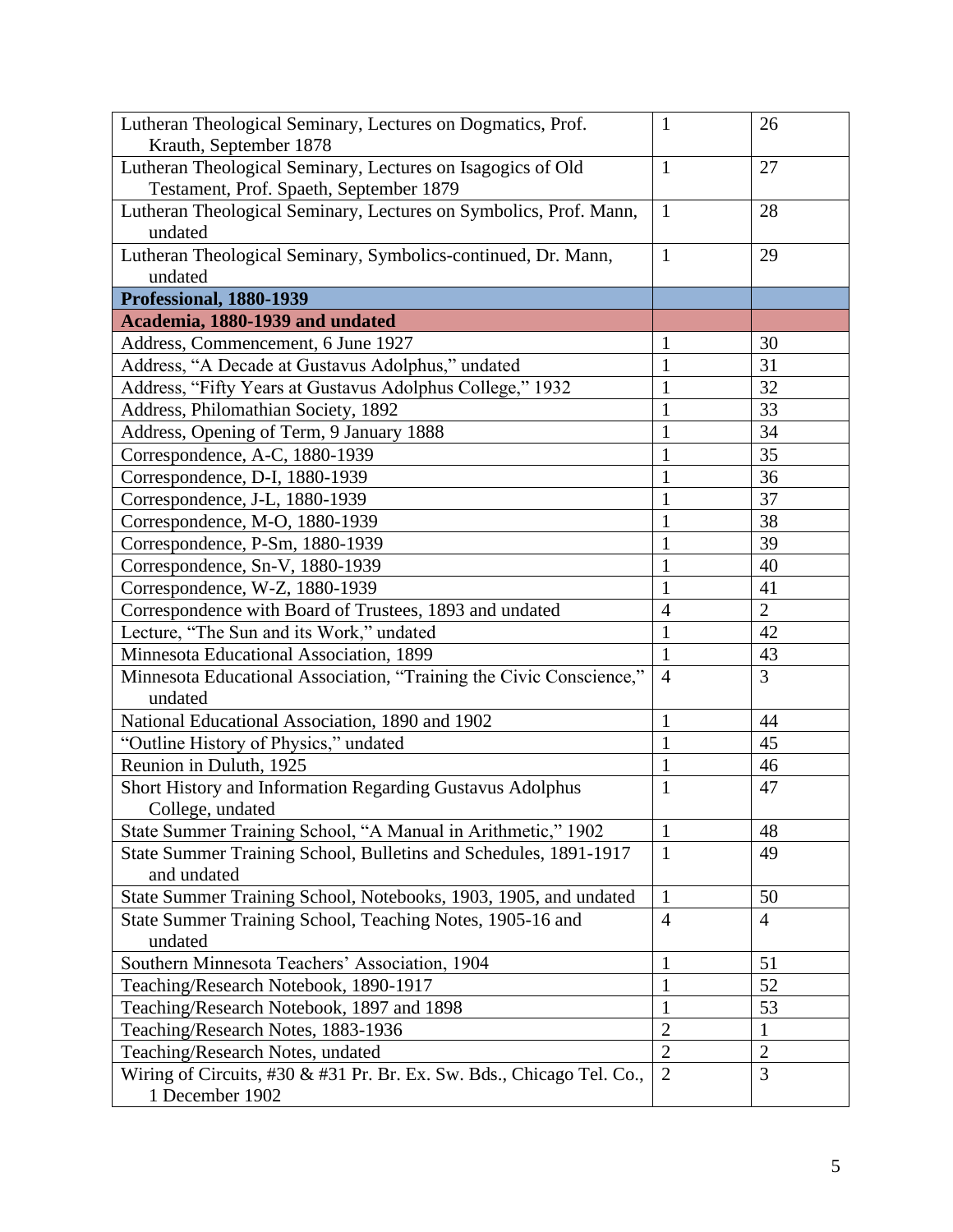| Religion, 1881-1930 and undated                                            |                |                |
|----------------------------------------------------------------------------|----------------|----------------|
| Address, 100 <sup>th</sup> Anniversary of the British Isle & Foreign Bible | $\overline{2}$ | $\overline{4}$ |
| Society, 1904                                                              |                |                |
| Address, Bible Study, undated                                              | $\overline{2}$ | $\mathfrak{S}$ |
| Address, "The Lutheran Church as the Young People's Church,"               | $\overline{2}$ | 6              |
| October 1898                                                               |                |                |
| Address, "The Sunday School Officers and Their Duties," undated            | $\overline{2}$ | $\tau$         |
| Commendation from Minnesota Conference, Augustana Synod, May               | $\overline{2}$ | 8              |
| 1922                                                                       |                |                |
| Obituary Notes for Dr. H.A. Maves, undated                                 | $\overline{4}$ | 5              |
| Outline of the Acts, undated                                               | $\overline{2}$ | 9              |
| Scripture Calendar, undated                                                | $\overline{c}$ | 10             |
| Sermons and Notes, Colossians, 1885-1912 and undated                       | $\overline{2}$ | 11             |
| Sermons and Notes, I Corinthians, 1886-1927 and undated                    | $\overline{2}$ | 12             |
| Sermons and Notes, II Corinthians, 1895-1901 and undated                   | $\overline{2}$ | 13             |
| Sermons and Notes, Deuteronomy, 1885                                       | $\overline{2}$ | 14             |
| Sermons and Notes, Ephesians, 1891 and undated                             | $\overline{2}$ | 15             |
| Sermons and Notes, Ezekiel, undated                                        | $\overline{4}$ | 6              |
| Sermons and Notes, Hebrews, undated                                        | $\overline{2}$ | 16             |
| Sermons and Notes, Isaiah, 1887, 1908, and undated                         | $\overline{c}$ | 17             |
| Sermons and Notes, Jacob, undated                                          | $\overline{2}$ | 18             |
| Sermons and Notes, James, 1890 and 1895                                    | $\overline{2}$ | 19             |
| Sermons and Notes, John, 1884-1930 and undated                             | $\overline{4}$ | $\overline{7}$ |
| Sermons and Notes, Jonah, 1900                                             | $\overline{2}$ | 20             |
| Sermons and Notes, Luke, 1884-1923 and undated                             | $\overline{2}$ | 21             |
| Sermons and Notes, Mark, 1890-1924 and undated                             | $\overline{4}$ | 8              |
| Sermons and Notes, Matthew, 1885-1926 and undated                          | $\overline{2}$ | 22             |
| Sermons and Notes, Micah, 1886 and 1906                                    | $\overline{2}$ | 23             |
| Sermons and Notes, I Peter, 1886-98 and undated                            | $\overline{2}$ | 24             |
| Sermons and Notes, Philippians, undated                                    | $\overline{4}$ | 9              |
| Sermons and Notes, Proverbs, 1897 and undated                              | $\overline{c}$ | 25             |
| Sermons and Notes, Psalms, 1894-97 and undated                             | 3              | $\mathbf{1}$   |
| Sermons and Notes, Revelation, undated                                     | $\overline{3}$ | $\overline{2}$ |
| Sermons and Notes, Romans, 1881-94 and undated                             | $\overline{3}$ | 3              |
| Sermons and Notes, Song of Solomon, 1892 and undated                       | $\overline{3}$ | $\overline{4}$ |
| Sermons and Notes, I Thessalonians, undated                                | $\overline{3}$ | 5              |
| Sermons and Notes, I Timothy, undated                                      | $\overline{3}$ | 6              |
| Sermons and Notes, Titus, undated                                          | $\overline{3}$ | $\overline{7}$ |
| Sermons and Notes, 1894 and undated                                        | $\overline{3}$ | 8              |
| Sermons and Notes, undated                                                 | $\overline{3}$ | 9              |
| Sermon Notes, Second Half of Church Year, c. 1880                          | $\overline{3}$ | 10             |
| Service Notes, 1894 and undated                                            | 3              | 11             |
| Miscellaneous, 1932-91 and undated                                         |                |                |
| Centennial Conversations, Trinity Lutheran Church, 10 October 1991         | 3              | 12             |
| Fiftieth Anniversary Uhler Memorial, Trinity Lutheran Church, 1942         | 3              | 13             |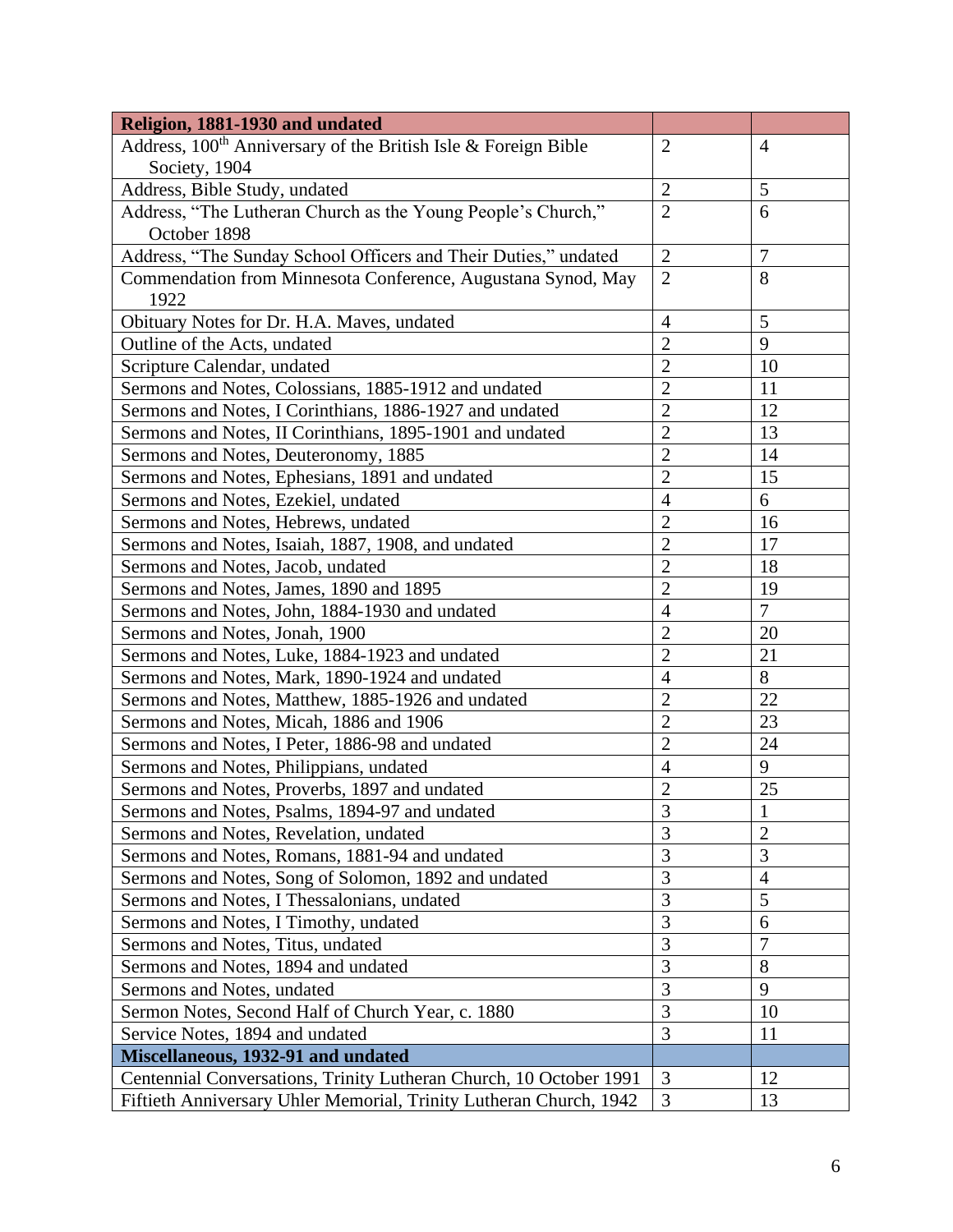| First Ten Years of First Evangelical Lutheran Congregation of Saint<br>Peter Being The First English Lutheran Congregation of The<br>Minnesota Conference of the Augustana Synod by John Sander,<br>1932 |  |
|----------------------------------------------------------------------------------------------------------------------------------------------------------------------------------------------------------|--|
| J.P. Uhler Professorship, Gustavus Adolphus College, undated                                                                                                                                             |  |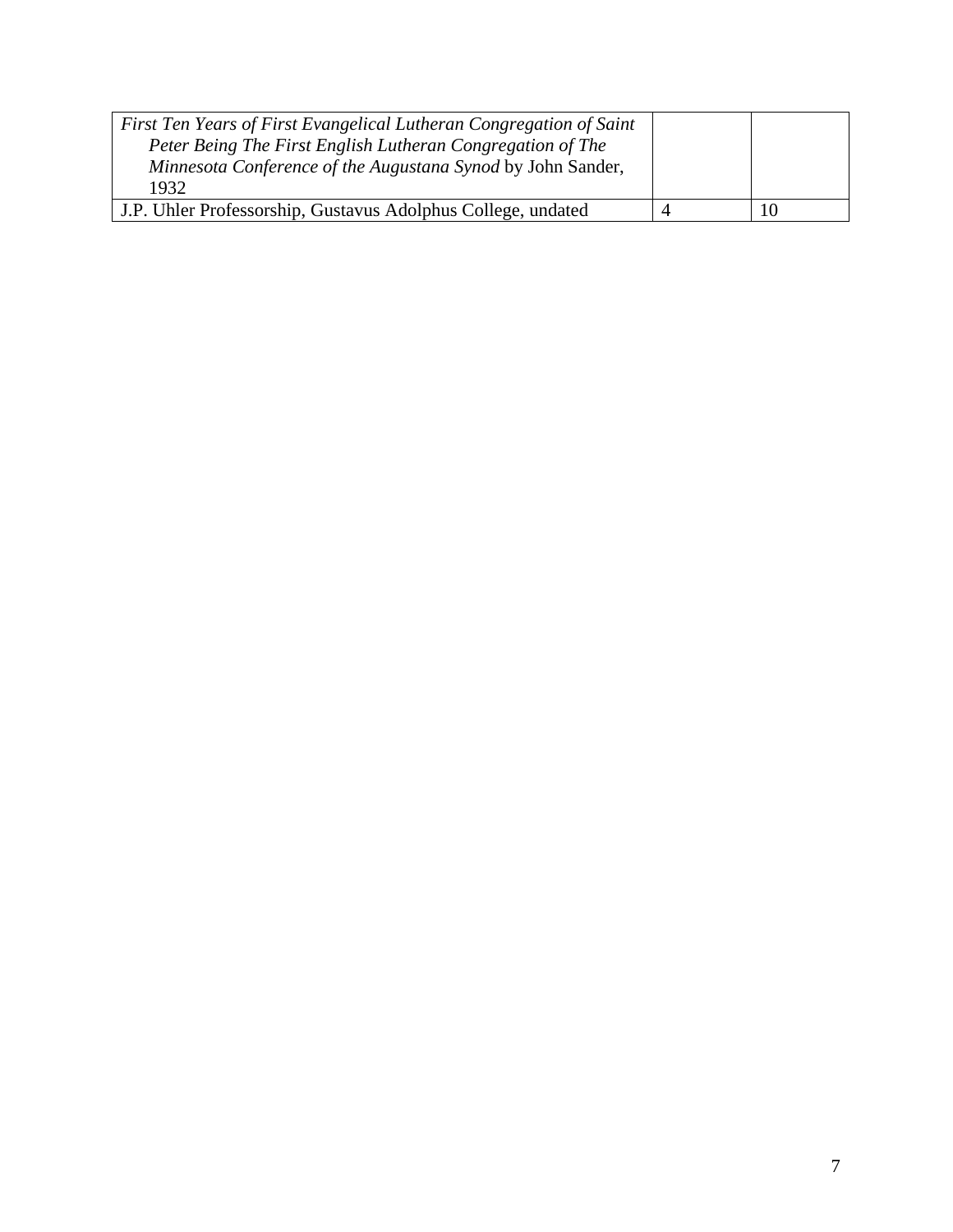## **Correspondence Inventory**

| <b>Name</b>                 | <b>Date</b> |
|-----------------------------|-------------|
| A.                          | 1911-08-09  |
| Abrahmason, L.G.            | 1912/1913-  |
|                             | $07-18$     |
| Allen, O.A.                 | 1908-03-20  |
| Almen, A.L.                 | 1911-05-10  |
| Almen, Bertha               | 1936-01-02  |
| Almen, Elizabeth Christine  |             |
| (funeral announcement)      |             |
| Almen, L.G.                 | 1904-05-24  |
| Almen, L.G.                 | 1905-07-05  |
| Almen, L.G.                 | 1905-07-11  |
| Ames, R.H.                  | 1911-09-18  |
| Anderson, Aug. K.           | 1913-02-01  |
| Anderson, Hemming J.        | 1918-02-12  |
| Anderson, I.M.              | 1920-05-30  |
| Anderson, I.M.              | 1921-12-27  |
| Anderson, Jos. A.           | 1905-06-30  |
| Anderson, Jos. A.           | 1905-07-14  |
| Anderson, Jos. A.           | 1905-07-24  |
| (outgoing)                  |             |
| Anderson, Louis             | 1905-07-12  |
| Anderson, Martin A.         | 1904-10-21  |
| Anderson, Mary V.           | 1911-05-14  |
| Anderson, Ruth M.           | 1977-08-07  |
| Anderson, W.B.              | 1919-09-04  |
| Andreen, F.B.               | 1918-03-04  |
| Andreen, Gustav             | 1905-07-03  |
| Arthur, Elaine (anniversary |             |
| card)                       |             |
| Auguston, Oscar B.          | 1920-09-12  |
| Backstrom, Carl H.          | 1920-09-13  |
| Baernstein, Marion          | 1913-03-14  |
| Barnes, C.H.                | 1930-12-23  |
| Barnes, C.H.                | 1931-01-03  |
| Bauman, J.A.                | 1912-05-18  |
| Bauman, J.A.                | 1923-05-11  |
| Bauman, J.A.                | 1923-12-02  |
| Bauman, J.A.                | 1939-10-17  |
| Benson, C.E.                | 1918-03-15  |
| Benson, C.E.                | 1919-03-25  |
| Benson, C.E.                | 1920-03-27  |
| Benson, C.E.                | 1920-05-04  |

| <b>Name</b>                   | <b>Date</b> |
|-------------------------------|-------------|
| Benson, C.E.                  | 1925-05-28  |
| Benson, C.E.                  | 1929-05-28  |
| Benson, C.E.                  | 1930-04-17  |
| Benson, C.E.                  | 1931-03-11  |
| Benson, C.E.                  | 1932-04-18  |
| Benson, C.E.                  | 1933-04-20  |
| Benson, C.E.                  | 1933-06-06  |
| Benson, C.E.                  | 1935-05-22  |
| Benson, Henry N.              | 1905-07-12  |
| Benson, Henry N.              | 1911-04-20  |
| Benson, Henry N.              | 1912        |
| Benton, C.W.                  | 1899-01-18  |
| Benton, C.W.                  | 1899-01-30  |
| Bergquist, Ernest B. (calling | 1906-03-10  |
| card enclosed)                |             |
| Bockman, Marcus O.            | 1924-08-22  |
| Bohn, Clara Sander            | 1920-06-02  |
| Bowen, Gertrude               | 1913-01-12  |
| Bronson, Charles H.           | 1924-05-24  |
| Brown, M.R.                   | 1912-04-04  |
| Bumback, Geo. S.              | 1911-08-28  |
| Carlson, Frances A.           | 1914-04-20  |
| Carlson, Helma                | 1911-07-04  |
| Carter, Augustina Johnson     | 1930-01-13  |
| Cedergren, Harry              | 1920-10-10  |
| Cesander, G.M.                | 1920-05-14  |
| Cesander, G.M.                | 1920-05-18  |
| Cesander, G.M.                | 1920-08-03  |
| Cesander, P.K.                | 1927-12-16  |
| Cesander, P.K.                | 1931-05-23  |
| Chinlund, Emil G.             | 1912-08-29  |
| Chinlund, Emil G.             | 1913-04-15  |
| Chitchlow, O.W.               | 1889-05-24  |
| Clarke, W.J.                  | 1899-05-20  |
| Colberg, Ernest J.            | 1911-04-22  |
| Colberg, Ernest J. and        | 1925-07-22  |
| Bertha (envelope)             |             |
| Collins, Carl J.              | 1912-11-07  |
| Collins, Carl J.              | 1914-07-02  |
| Conrad, Titus A.              | 1914-04-20  |
| Copenhaver, G. Edw.           | 1913-03-22  |
| Dahl, E.G.                    | 1911-05-24  |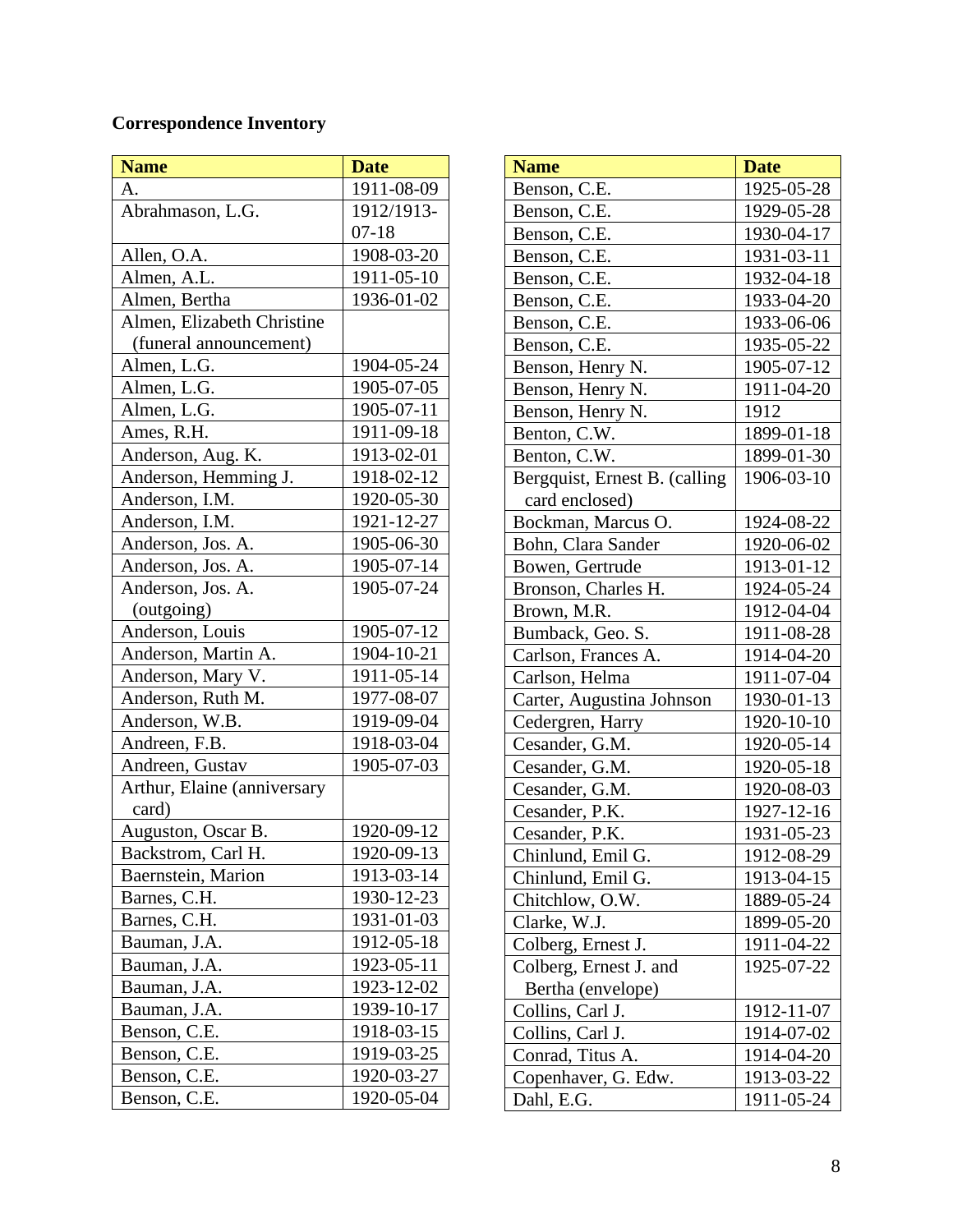| <b>Name</b>                 | <b>Date</b> |
|-----------------------------|-------------|
| Dahlin, Laurel              | 1925-01-17  |
| Dahlin, Laurel              | 1928-04-18  |
| Dahlin, Laurel and James L. | 1930-06-20  |
| Mack                        |             |
| Danielson, J. Adolph        | 1911-06-10  |
| Deck, Luther B.             | 1911-10-10  |
| Dudley, William H.          | 1909-01-25  |
| (pamphlets enclosed)        |             |
| Easling, Victor             | 1911-09-25  |
| Eckman, F.A.                | 1911-05-06  |
| Eberhart, Adolph O.         | 1911-11-24  |
| Eberhart, Adolph O.         | 1912-05-10  |
| Eberhart, Adolph O.         | 1912-12-12  |
| Edblom, Carl P. (card       | 1911-04-28  |
| enclosed)                   |             |
| Edblom, Carl P.             | 1913-05-19  |
| Edlund, J.A.                | 1921-10-31  |
| Elmquist, A.F.              | 1895-04-05  |
| Elmquist, O.A.              | 1911-05-01  |
| Elmquist, O.A.              | 1915-03-30  |
| Erickson, Walfred E. and    | 1911-05-20  |
| Hannah Klemenhagen          |             |
| Evenson, H. Clay (to Mrs.   | 1932-02-02  |
| <b>Charles Annexstad,</b>   |             |
| regarding Uhler)            |             |
| Flym, H.E.                  | 1918-05-28  |
| Forsberg, Nels (outgoing)   | 1908-03-31  |
| Forsberg, Nels (outgoing)   | 1908-04-15  |
| Forsberg, Nels (outgoing)   | 1908-04-27  |
| Forsberg, Nels (outgoing)   | 1913-08-19  |
| Fors, A.P.                  | 1905-07-04  |
| Forsman, John A.            | 1913-12-13  |
| Frazier, C.R.               | 1909-05-12  |
| Fredrickson, C.E.           | 1918-06-07  |
| Friberg, Daniel             | 1929-06-10  |
| Friberg, Daniel             | 1929-06-13  |
| Fry, Charles L.             | ????-12-24  |
| Gault, F.B.                 | 1930-01-13  |
| Goertz, Ruth Wilkinson      |             |
| (anniversary card)          |             |
| Granville, William Anthony  | 1913-05-05  |
| Granville, William Anthony  | 1925-08-22  |

| <b>Name</b>                | <b>Date</b> |
|----------------------------|-------------|
| Granville, William Anthony | 1932-02-04  |
| (to Henry N. Benson,       |             |
| regarding Uhler)           |             |
| Gruber, L. Franklin        | 1918-05-12  |
| Gruber, L. Franklin        | 1918-05-17  |
| Gruber, L. Franklin        | 1918-05-28  |
| Grummer, H.W.              | 1908-05-14  |
| Gunderson, C.A. (envelope) | 1905-07-10  |
| Guss, W.I.                 | 1930-02-11  |
| Hallberg, C.A.             | 1919-01-30  |
| Hanson, F.W.               | 1912-07-29  |
| Harper, William R.         | 1900-05-11  |
| Harpster, J.H.             | 1902-06-10  |
| Hektoen, Ludiv (card)      |             |
| Hoefer, Leo A.             | 1936-06-03  |
| Hognason, Johanna          | 1918-03-13  |
| Hokenson, L. (outgoing)    | 1908-03-30  |
| Holm, Gust                 | 1913-12-12  |
| Holmberg, Connie           | 1929-10-02  |
| Holmes, Anton W.           | 1913-10-20  |
| Holmes, Brent G.           | 1911-08-03  |
| Holmstedt, Victor E.       | 1911-04-22  |
| Hoover, Herbert (to Henry  | 1932-02-04  |
| N. Benson, regarding       |             |
| Uhler)                     |             |
| Innis, Geo. S.             | 1918-01-28  |
| Jacobs, Henry E.           | 1893-05-13  |
| Jacobs, Henry E.           | 1893-09-11  |
| Jacobs, Henry E.           | 1904-04-30  |
| Jacobs, Henry E.           | 1905-04-28  |
| Jacobs, Henry E.           | 1905-05-02  |
| Jacobs, Henry E.           | 1905-05-19  |
| Jacobs, Henry E.           | 1905-07-11  |
| Jacobs, Henry E.           | 1905-07-22  |
| Jacobson, Edw. A.          | 1917-09-08  |
| Jacobson, Edw. A.          | 1922-11-23  |
| Jacobson, Edw. J.          | 1918-04-06  |
| Johanson, Martin G.        | 1913-04-11  |
| Johnson, Albert, W.        | 1913-10-30  |
| Johnson, Albert W.         | 1914-03-25  |
| Johnson, Amil              | 1917-05-19  |
| Johnson, Folkey Laurety    | 1927-07-09  |
| Johnson, Folkey Laurety    | 1929-10-22  |
| Johnson, Frances E.        | 1932-12-05  |
|                            |             |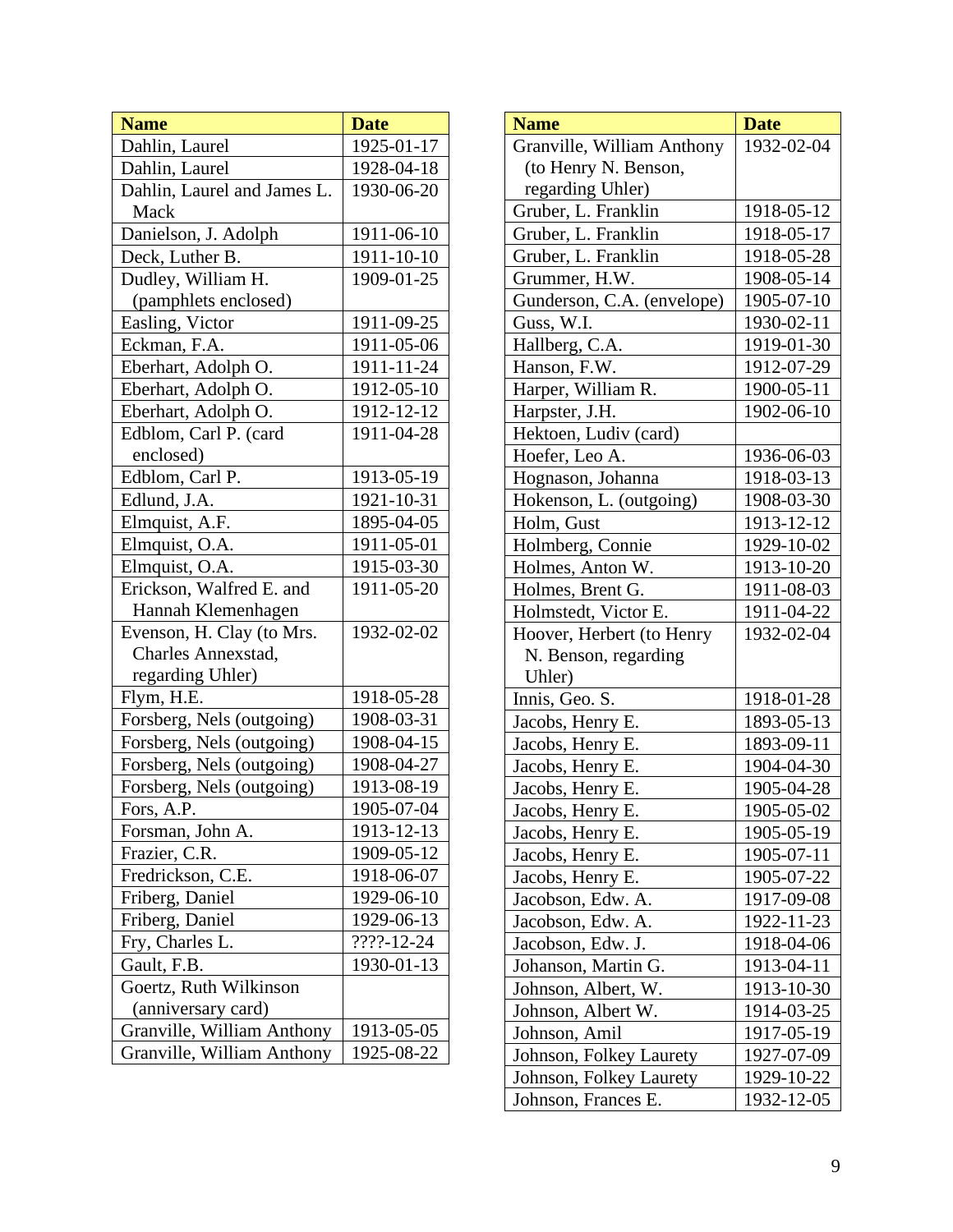| <b>Name</b>               | <b>Date</b> |
|---------------------------|-------------|
| Johnson, Harry B.         | 1918-09-27  |
| Johnson, J.B.             | 1932-02-06  |
| Johnson, J.N.             | 1913-08-18  |
| Johnson, John A.          | 1905-07-06  |
| Johnson, John A.          | 1908-06-23  |
| Johnson, John A.          | 1908-10-29  |
| Johnson, Joseph A.        | 1912-03-09  |
| Johnson, Joseph A.        | 1912-04-21  |
| Johnson, Joseph A.        | 1912-05-11  |
| Johnson, Oscar J.         | 1913-03-24  |
| Johnson, Oscar J.         | 1913-04-14  |
| Johnson, Oscar J.         | 1913-04-30  |
| Johnson, Oscar J.         | 1933-08-05  |
| Johnson, Mrs. V. Eugene   | 1929-04-17  |
| Johnson, V. Eugene        | 1929-07-01  |
| Johnson, Warren O.        | 1929-02-02  |
| Johnson, Wm.              | 1912-12-03  |
| Jonsson, Bjorn B.         | 1915-12-08  |
| Jonsson, Bjorn B.         | 1927-05-26  |
| Knock, David              | 1911-04-26  |
| Knock, E.G.               | 1911-04-26  |
| Knock, E.G.               | 1913-11-18  |
| Knock, Edwin              | 1914-02-25  |
| Kraft, Carl               | 1911-04-20  |
| Krausnick, Gertrude       | 1927-08-23  |
| Krook, Frances B.         | 1926-08-27  |
| Kuntz, D.                 | 1907-06-15  |
| Kuntz, D.                 | 1913-12-22  |
| Lagerstrom, Ausgar T.     | 1932-10-17  |
| Langguths (anniversary    |             |
| card)                     |             |
| Larson, O. Theodore       | 1928-04-19  |
| Lawson, Thomas W.         | 1909-09-28  |
| (outgoing)                |             |
| Ledine, Wm.               | 1912-06-03  |
| Leffler, E.G.             | 1912-08-12  |
| Lehman, Evangeline M.     | 1920-08-12  |
| Leo, C.W.H.               | 1923-06-10  |
| Leonardson, Otto          | 1929-08-26  |
| Lerch, Harvey             | 1932-03-21  |
| Lind, Gustaf A.           | 1911-05-24  |
| Lindell, Albin            | 1912-08-01  |
| Lindenberg, Roy and Irene |             |
| (anniversary card)        |             |

| <b>Name</b>                  | <b>Date</b> |
|------------------------------|-------------|
| Lindholm, Gotthard A.        | 1928-09-10  |
| Lindholm, Gotthard A.        | 1929-05-09  |
| Lindholm, S.A.               | 1912-02-26  |
| Lindholm, S.A.               | 1912-06-09  |
| Lindgren, Andrew             | 1905-07-20  |
| Lindgren, E.A.               | 1911-05-11  |
| Linnell, W.S.                | 1913-08-28  |
| Linner, H.P.                 | 1913-07-07  |
| Lofvander, A.F.              | 1896-05-07  |
| Loreen, Albert               | 1917-06-16  |
| Lorin, Albert                | 1911-04-21  |
| Lundberg, Lester             | 1930-11-15  |
| Lundborg, Andrew P.          | 1899-12-28  |
| Lundborg, Andrew P.          | 1900-01-01  |
| Lundholm, A.J.               | 1912-09-09  |
| Lundsten, Edwin              | 1911-05-25  |
| Magnusson, C.G. (photos      | 1928-12-05  |
| enclosed)                    |             |
| Magnusson, Peter Magnus      | 1911-04-19  |
| Magnusson, Peter Magnus      | 1913-02-10  |
| Magnusson, Peter Magnus      | 1913-04-26  |
| Magnusson, Peter Magnus      | 1913-05-27  |
| Magnusson, Peter Magnus      | 1913-09-04  |
| Magnusson, Peter Magnus      | 1931-01-12  |
| Malmberg, Conny F.           |             |
| Malmberg, Emil W.            | 1911-06-19  |
| Mamberg, Luther              | 1912-04-19  |
| Malmberg, Luther (bulletin   | 1918-02-18  |
| enclosed)                    |             |
| Marquis, A.N. and company    | 1913-04-07  |
| Mattson, P.A.                | 1905-07-06  |
| Mattson, P.A.                | 1905-07-13  |
| Mattson, P.A.                | 1905-07-21  |
| Mattson, P.A.                | 1912-03-09  |
| Mattson, P.A.                | 1934-12-21  |
| McConnell, James M.          | 1919-04-10  |
| McCready, F.J.               | 1899-02-15  |
| McIntyre, Mildred E.         | 1913-01-24  |
|                              | 1913-02-19  |
| Miller, C.A.                 | 1908-04-28  |
|                              | 1915-07-20  |
| Miller, Carl R.J.            | 1919-08-11  |
| Miller, Carl R.J.            | 1927-08-25  |
| Miller, Lina Elise           | 1929-01-07  |
| Mellby, C.A.<br>Miller, C.A. |             |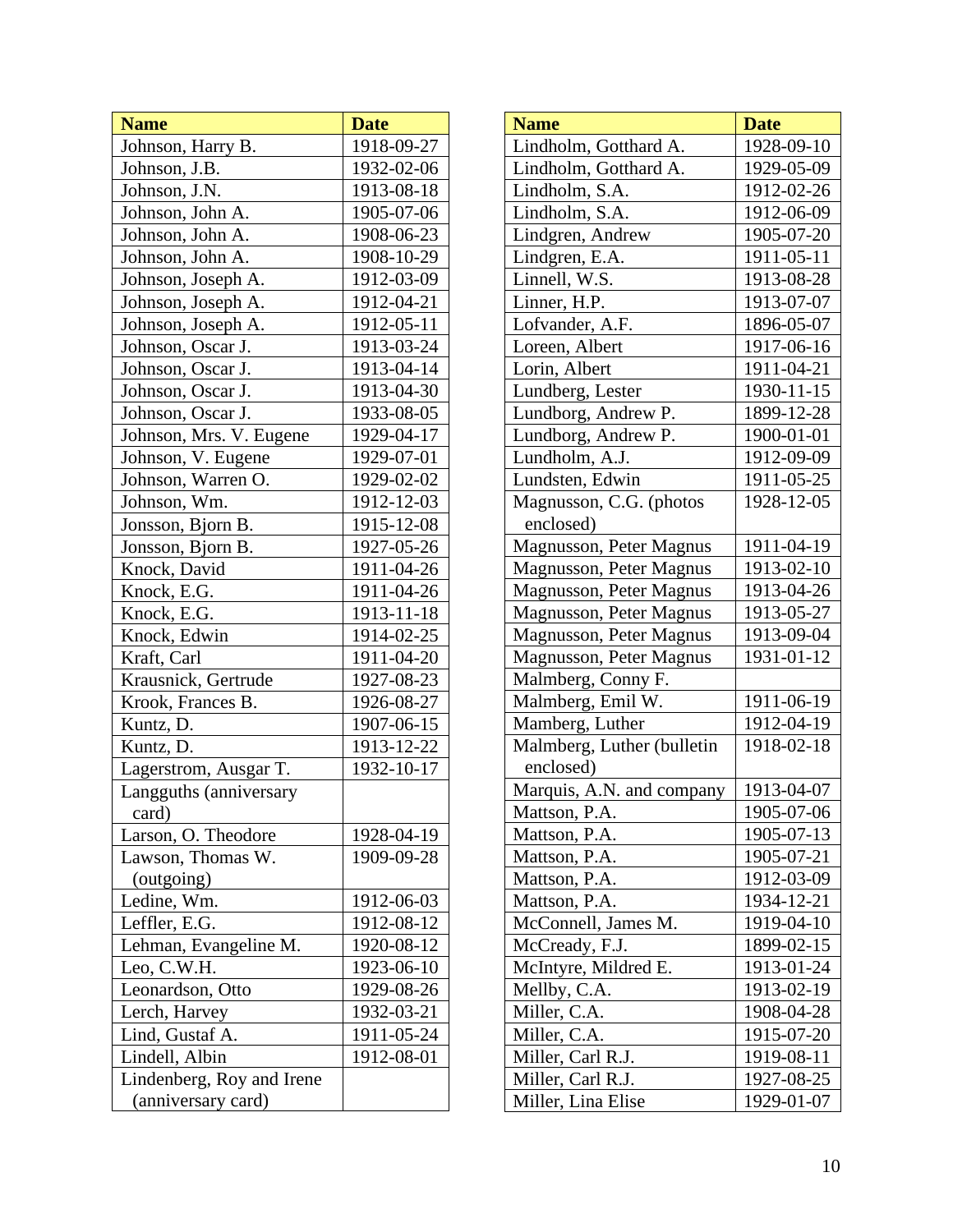| <b>Name</b>                | <b>Date</b> |
|----------------------------|-------------|
| Montgomery, Mrs. Thomas    | 1932-02-05  |
| Moore, Edwin, R.           | 1932-02-01  |
| Naplin, O.A.               | 1913-12-30  |
| Nehleen, Peter             | 1912-04-22  |
| Nelson, Augustus           | 1911-04-23  |
| Nelson, Augustus           | 1913-09-03  |
| Nelson, Carl A.            | 1912-08-05  |
| Nelson, Clarence T.        | 1912-09-28  |
| Nelson, Frank              | 1913-04-26  |
| Nelson, J.H.               | 1905-07-18  |
| Nelson, J.H.               | 1911-04-27  |
| Nelson, N.J.W.             | 1911-04-24  |
| Nelson, Nellie E.          | 1913-11-03  |
| Nelson, Pliva              | 1932-06-30  |
| Nelson, Stillmar A.        | 1936-11-07  |
| Newman, A.W.               | 1906-03-20  |
| Newman, A.W.               | 1911-07-29  |
| Newman, F. Reynold         | 1927-06-08  |
| Norberg, Alfred P.         | 1913-05-27  |
| Nordin, E.N.               | 1911-04-21  |
| Norelius, Erik (outgoing)  | 1909-06-09  |
| Norelius, Erik             | 1909-08-30  |
| Norelius, Erik             | 1911-08-18  |
| Noren, A.                  | 1911-05-24  |
| Nyquist, J.E.              | 1911-04-21  |
| Nyquist, J.E.              | 1918-03-06  |
| Nyquist, J.E.              | 1920-09-19  |
| Nystrom, Daniel            | 1932-02-22  |
| Ogren, Verne G.            | 1912-09-07  |
| Ogren, Verne G.            | 1915-03-09  |
| Ogren, Verne G.            | 1920-05-19  |
| Ohlsman, John              | 1912-08-21  |
| Olafson, K.K.              | 1930-01-08  |
| Olander, J.T.O. (outgoing) | 1909-06-09  |
| Olsen, J.W.                | 1905-01-15  |
| Olson, A.A. (wedding       |             |
| announcement: Florence     |             |
| Olson to E.O. Stone, 8     |             |
| Nov. 1895)                 |             |
| Olson, Carl G.             | 1910-10-08  |
| Olson, Carl J.             | 1921-01-14  |
| Olson, Carl J.             | 1928-05-29  |
| Olson, Carl J.             | 1930-01-29  |
| Olson, Victor E.           | 1905-07-13  |

| <b>Name</b>               | <b>Date</b> |
|---------------------------|-------------|
| Pannkoke, O.H.            | 1925-11-02  |
| Paulson, Bernhard J.      | 1918-06-05  |
| Paulson, Bernhard J.      | 1918-10-24  |
| Pearson, Alfred J.        | 1913-03-22  |
| Pearson, H.               | 1912-09-02  |
| Peterson, Agnes L.        | 1932-02-04  |
| Peterson, Christina       |             |
| (wedding announcement:    |             |
| Ida M. Peterson to        |             |
| Gustave E. Petri, 18 Oct. |             |
| 1893)                     |             |
| Peterson, E.J.            | 1913-09-08  |
| Peterson, H.R.            | 1913-02-12  |
| Peterson, Luther          | 1911-08-26  |
| Peterson, Olaus L.        | 1900-01-13  |
| Peterson, Peter           | 1913-08-04  |
| (subscription reply       |             |
| enclosed)                 |             |
| Pettijohn, L.W.           | 1913-03-03  |
| Pfatteicher, E.P.         | 1931-08-10  |
| Plowman, E.S.             | 1880-03-18  |
| Quist, Henry W.           | 1913-07-22  |
| Raker, John H.            | 1937-07-21  |
| Rauseen, Clarence         | ????-03-15  |
| Rauseen, Clarence         | 1913-12-06  |
| Reed, S.L.                |             |
| Reichert, A.J.            | 1907-05-01  |
| Robbins, Alfred L. & Co.  | 1893-07-20  |
| Robert, Helen P.          | 1932-02-03  |
| Rogers, Ernest A.         |             |
| Rollin, C.A               | 1913-07-22  |
| Rydell, A.T.              | 1927-11-15  |
| Samuelson, Aug.           | 1912-11-12  |
| Sand, Alex                | 1913-08-23  |
| Sandahl, Oscar and Hilda  | 1911-05-03  |
| Sanden, F.H. (list of     | 1911-07-31  |
| subscribers enclosed)     |             |
| Sandin, Willis A.         | 1936-11-18  |
| Sandt, George W.          | 1890-08-23  |
| Sandt, George W.          | 1912-05-08  |
| Sandt, George W.          | 1926-03-11  |
| Sandt, George W.          | 1928-03-01  |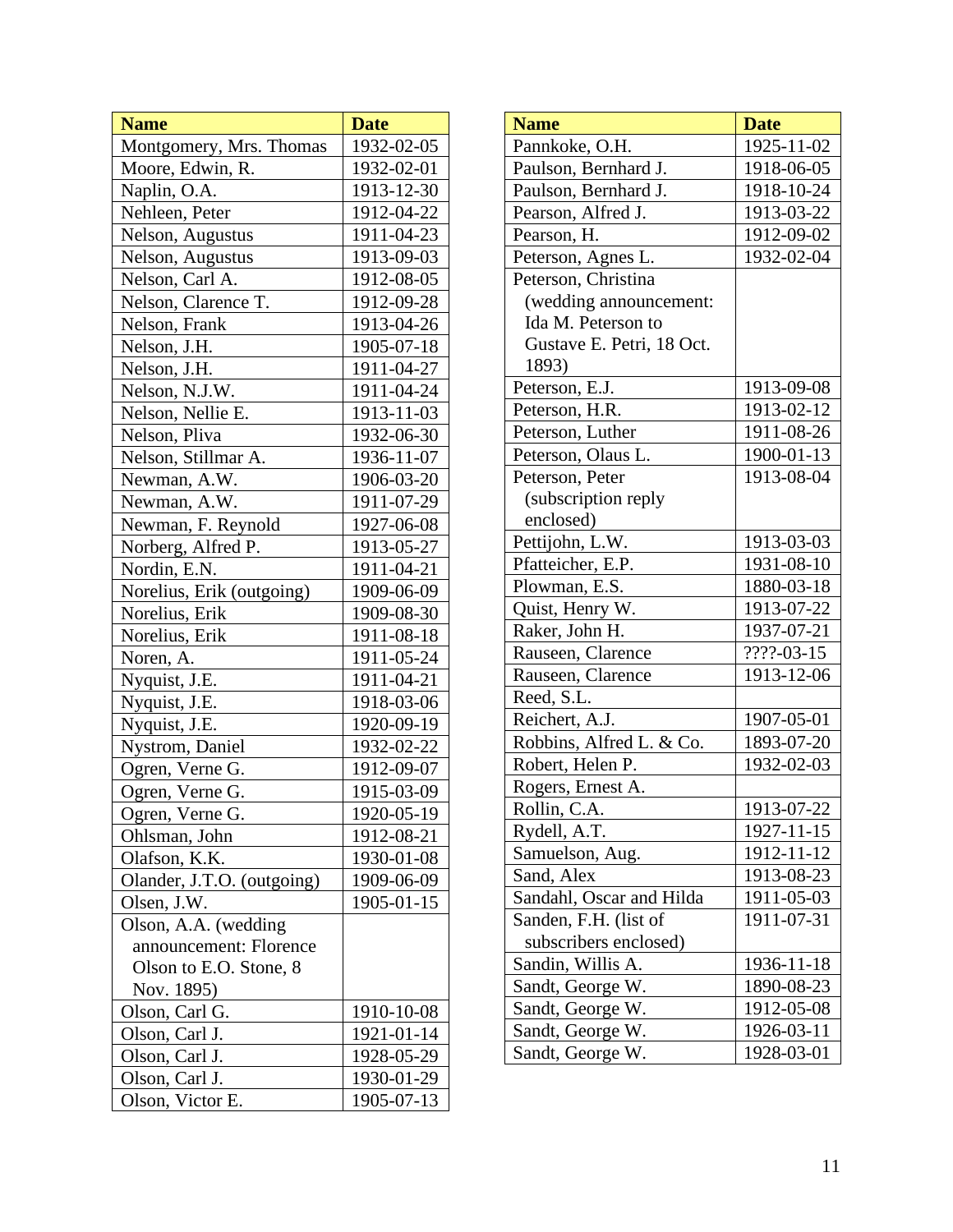| Schaeffer, Nathan C. (letter<br>1909-01-14<br>enclosed: A. Yocum to<br>Schaeffer) |  |
|-----------------------------------------------------------------------------------|--|
|                                                                                   |  |
|                                                                                   |  |
|                                                                                   |  |
| Schaeffer, Nathan C. (to<br>1909-07-22                                            |  |
| C.E. Schultz)                                                                     |  |
| Schaeffer, Nathan C.<br>1910-05-23                                                |  |
| Schlender, Max and Tillie<br>1932-06-29                                           |  |
| (anniversary card)                                                                |  |
| Schmidt, Paul G.<br>1914-01-27                                                    |  |
| Schultz, C.G.                                                                     |  |
| Schultz, C.G.                                                                     |  |
| Schultz, C.G.<br>1904-11-17                                                       |  |
| Schultz, C.G.<br>1905-07-22                                                       |  |
| Schultz, C.G.<br>1909-05-18                                                       |  |
| Schultz, C.G.<br>1911-01-26                                                       |  |
| Schultz, C.G. (letter<br>1911-05-22                                               |  |
| enclosed: Schultz to A.A.                                                         |  |
| Stomberg)                                                                         |  |
| Schultz, C.G.<br>1918-04-18                                                       |  |
| Schultz, C.G.<br>1918-05-24                                                       |  |
| 1924-08-25<br>Schultz, C.G.                                                       |  |
| Schultz, C.G.<br>1932-02-18                                                       |  |
| Seashore, A.T.<br>1900-11-05                                                      |  |
| Seashore, A.T.<br>1902-03-17                                                      |  |
| Seashore, A.T.<br>1917-12-22                                                      |  |
| Seashore, Carl E.<br>1908-09-03                                                   |  |
| 1913-06-30<br>Seashore, Carl E.                                                   |  |
| Seashore, Carl E.<br>1930-08-05                                                   |  |
| 1935-06-29<br>Seashore, Carl E.                                                   |  |
| 1912-05-14<br>Shanor, H.K.                                                        |  |
| 1924-11-12<br>Shanor, H.K.                                                        |  |
| Shipstead, Henrik<br>1927-06-10                                                   |  |
| Sjogren, P.N.<br>1926-09-22                                                       |  |
| 1914-04-17<br>Smith, C.A.                                                         |  |
| Smith, C.A.<br>1914-05-09                                                         |  |
| Smith, C.A. (letters<br>1914-10-08                                                |  |
| enclosed: Ture V.                                                                 |  |
| Anderson to Smith, 1914-                                                          |  |
| 09-26; Smith to Ture V.                                                           |  |
| Anderson, 1914-10-8)                                                              |  |
| Smith, C.A.<br>1917-01-30                                                         |  |
| Smith, C.A.<br>1917-07-14                                                         |  |
| Smith, C.A.<br>1917-08-04                                                         |  |
| Smith, C.A.<br>1917-08-08                                                         |  |

| <b>Name</b>                | <b>Date</b> |
|----------------------------|-------------|
| Smith, C.A.                | 1919-06-09  |
| Smith, C.A.                | 1922-06-02  |
| Snyder, Henry              | 1914-06-04  |
| Snyder, James M.           | 1912-10-21  |
| Solomonson, Carl           | 1905-07-17  |
| Solomonson, Carl           | 1912-09-13  |
| Solomonson, Carl           | 1913-01-15  |
| Solomonson, Carl           | 1913-02-21  |
| Solomonson, Carl           | 1913-03-17  |
| Solomonson, Carl           | 1925-08-25  |
| Sorenson, J.B.             | 1905-08-14  |
| Spaeth, J. Duncan          | 1901-03-05  |
| Stege, George              | 1920-06-17  |
| Stempel, Mary              | 1928-05-09  |
| Stenholm, Carl A.          | 1911-04-21  |
| Stolberg, P.H.             | 1905-07-13  |
| Stomberg, A.A.             | 1913-02-15  |
| Stomberg, A.A.             | 1913-03-11  |
| Stomberg, A.A.             | 1913-03-17  |
| Stomberg, A.A.             | 1913-04-08  |
| Stomberg, A.A. (letter     | 1913-04-15  |
| enclosed: F.E. Lurton to   |             |
| Stomberg)                  |             |
| Stomberg, A.A.             | 1913-05-08  |
| Stomberg, A.A.             | 1913-05-15  |
| Stone, Emanuel O.          | 1911-05-12  |
| Stone, R.A. (to M.E. Stone | 1906-03-29  |
| regarding Gustavus         |             |
| student - copy)            |             |
| Stromlund, Geo.            | 1911-05-23  |
| Sundberg, J.E.             | 1911-05-02  |
| Sundberg, J.E.             | 1913-12-20  |
| Swanson, F. Herbert        | 1920-09-16  |
| Swendsen, C.J.             | 1905-07-15  |
| Swenson, A. Lemuel         | 1911-04-22  |
| Swenson, A. Lemuel         | 1912-07-11  |
| Swenson, Amanda            | 1912-07-28  |
| Swenson, Bennett           | 1925-11-27  |
| Swenson, Bennett           | 1928-09-11  |
| Swenson, C.A.              | 1913-07-21  |
| Swenson, Lawrence O.       | 1911-08-11  |
| Swenson, Lawrence O.       | 1918-04-21  |
| Swenson, Nils W.           | 1912-11-05  |
| Swenson, Nils W.           | 1913-02-04  |